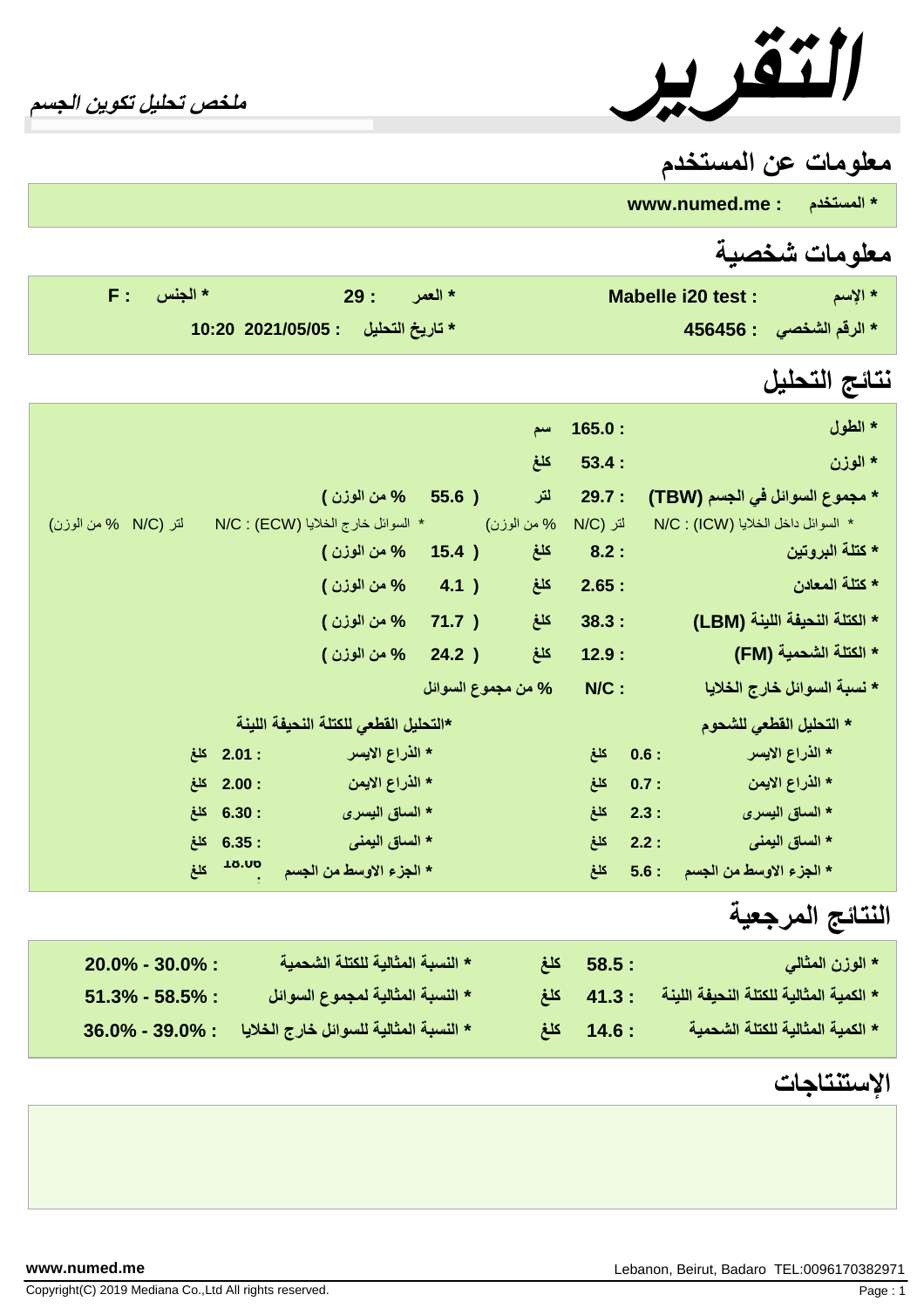| www.numed.me | 456456           | ID    | Female | 165.0cm<br>ُ الجنس | طہ | 29 | العمر |
|--------------|------------------|-------|--------|--------------------|----|----|-------|
| جهاز : i20   | Mabelle i20 test | الاسم |        | 2021/05/05 10:20   |    |    |       |
|              |                  |       |        |                    |    |    |       |

| نصائح للوزن  |                         |            |      |                          |                      |      |                       |                         |      | ا تحليل تكوين الجسم ا |      |
|--------------|-------------------------|------------|------|--------------------------|----------------------|------|-----------------------|-------------------------|------|-----------------------|------|
| $\sim$ 25.0) |                         |            |      | L) مجموع الماء في الجسم  | / البروت?ن           | (kg) |                       | المعادن                 | (kg) | الشحوم                | (kg) |
| ز ائد        | النتائج<br>(نموذجي)     |            | 29.7 | $(30.0 \sim 34.2)$   8.2 |                      |      | $(8.1 \sim 9.2)$ 2.65 | $(2.87 \sim 3.27)$ 12.9 |      | $(11.7 \sim 17.5)$    |      |
| 91.3         | مجموع الماء<br>في الجسم | $(L)$ 29.7 |      | $(30.0 \sim 34.2)$ 38.3  | $(38.2 \sim 44.4)$ : |      |                       |                         |      |                       |      |

| المساحي<br>۔<br>(نموذجي)                         | 29.7 | $(30.0 \sim 34.2)$ <b>8.2</b> | $(8.1 \sim 9.2)$ 2.65 $(2.87 \sim 3.27)$ 12.9 $(11.7 \sim 17.5)$ |      |                    |      |                    |
|--------------------------------------------------|------|-------------------------------|------------------------------------------------------------------|------|--------------------|------|--------------------|
| مجموع الماء (L) 29.7 (30.0 $\sim$ 34.2) في الجسم |      |                               | $(38.2 \sim 44.4)$                                               |      |                    |      |                    |
| (kg) العضلات                                     |      |                               |                                                                  |      |                    |      |                    |
| لكتلة غير<br>(kg) الشحمية                        |      |                               |                                                                  | 40.5 | $(41.0 \sim 46.8)$ |      |                    |
| (kg) الوزن                                       |      |                               |                                                                  |      |                    | 53.4 | $(50.3 \sim 68.0)$ |

## **تحلیل الدھون والعضلات**

|                     |      | أقل  |              | نموذجي       |      |      |      |      | ز ائد |       |       |
|---------------------|------|------|--------------|--------------|------|------|------|------|-------|-------|-------|
|                     | 32.6 | 41.4 | 50.3<br>53.4 | 68.0<br>59.2 |      | 76.8 | 85.7 | 94.5 | 103.4 | 112.2 | 121.1 |
| (kg) الوزن          |      |      |              |              |      |      |      |      |       |       |       |
|                     | 32.0 | 35.1 | 38.2<br>38.3 | 41.3<br>44.4 |      | 47.5 | 50.6 | 53.7 | 56.8  | 59.9  | 63.0  |
| (kg) العضلات        |      |      |              |              |      |      |      |      |       |       |       |
|                     | 10   | 15   | 20.0         | 25<br>24.2   | 30.0 | 35   | 40   | 45   | 50    | 55    | 60    |
| نسبة الشحوم<br>(% ) |      |      |              |              |      |      |      |      |       |       |       |



## **Memo**

|     |                                  | نصائح للوزن |                           |
|-----|----------------------------------|-------------|---------------------------|
|     | <b>19.6</b> $(18.5 \sim 25.0)$   |             |                           |
| BMI | لاسوذجي المسلمات<br>نموذجي<br>اق | ز ائد       | النتائج<br>(نموذجي)       |
|     | (%) درجة البدانة                 | 91.3        |                           |
|     | (kg) الوزن المرغوب               | 58.1        | (kg) العضلات              |
|     | (kg) نصائح للوزن                 | $+4.7$      |                           |
|     | (kg) نصائح للشحوم                | $+1.7$      | لكتلة غير<br>(kg) الشحمية |
|     | (kg) نصائح للعضلات               | $+3.0$      | (kg) الوزن                |
|     | $-12.61$ $-2$ $-21$              |             |                           |

## **مستوى الشحوم في الأحشاء**

|                                              | مندنى |                                                                                             |                                                 |                          |                                                                                                                                                                                                          |      |
|----------------------------------------------|-------|---------------------------------------------------------------------------------------------|-------------------------------------------------|--------------------------|----------------------------------------------------------------------------------------------------------------------------------------------------------------------------------------------------------|------|
|                                              |       |                                                                                             |                                                 |                          |                                                                                                                                                                                                          |      |
|                                              |       |                                                                                             | 0.85                                            | مرتفع                    |                                                                                                                                                                                                          |      |
|                                              |       |                                                                                             |                                                 |                          |                                                                                                                                                                                                          | توم  |
|                                              |       |                                                                                             |                                                 |                          |                                                                                                                                                                                                          |      |
|                                              |       |                                                                                             |                                                 |                          |                                                                                                                                                                                                          | ىوذج |
|                                              |       |                                                                                             |                                                 |                          |                                                                                                                                                                                                          |      |
| LA                                           | RA    | <b>TR</b>                                                                                   | LL                                              | <b>RL</b>                |                                                                                                                                                                                                          |      |
|                                              |       | 30.6                                                                                        |                                                 | 326.5                    |                                                                                                                                                                                                          |      |
|                                              |       |                                                                                             |                                                 |                          |                                                                                                                                                                                                          |      |
|                                              |       |                                                                                             |                                                 |                          |                                                                                                                                                                                                          |      |
| Date                                         |       |                                                                                             |                                                 |                          |                                                                                                                                                                                                          |      |
| 21.05.05<br>21.05.12<br>21.05.18<br>21.06.11 |       | 38.3<br>38.5<br>38.9                                                                        |                                                 |                          |                                                                                                                                                                                                          |      |
|                                              |       |                                                                                             |                                                 |                          |                                                                                                                                                                                                          |      |
|                                              |       | ю<br>متدنى<br>الأيض القاعدي<br>402.8 410.2<br>346.4 351.5<br>Weight<br>(kg)<br>53.4<br>53.9 | 0.75<br>الطاقة المصروفة يوميا<br>Muscle<br>(kq) | (kcal)<br>(kcal)<br>26.4 | مرتفع جدا مرتفع<br>نسبة الشحوم في البطن<br>السعرات الحرارية المستهلكة<br>1244.0<br>1851.0<br>المقاومة الكهروحيوية<br>321.7<br>265.6 265.8<br><b>Body Composition History</b><br>Body Fat<br>$(\%)$<br>24 |      |

یرجى الرجوع إلى الدلیل المرفق بالجھاز للحصول على .شرح نتائج القیاس أو الاتصال بالمزود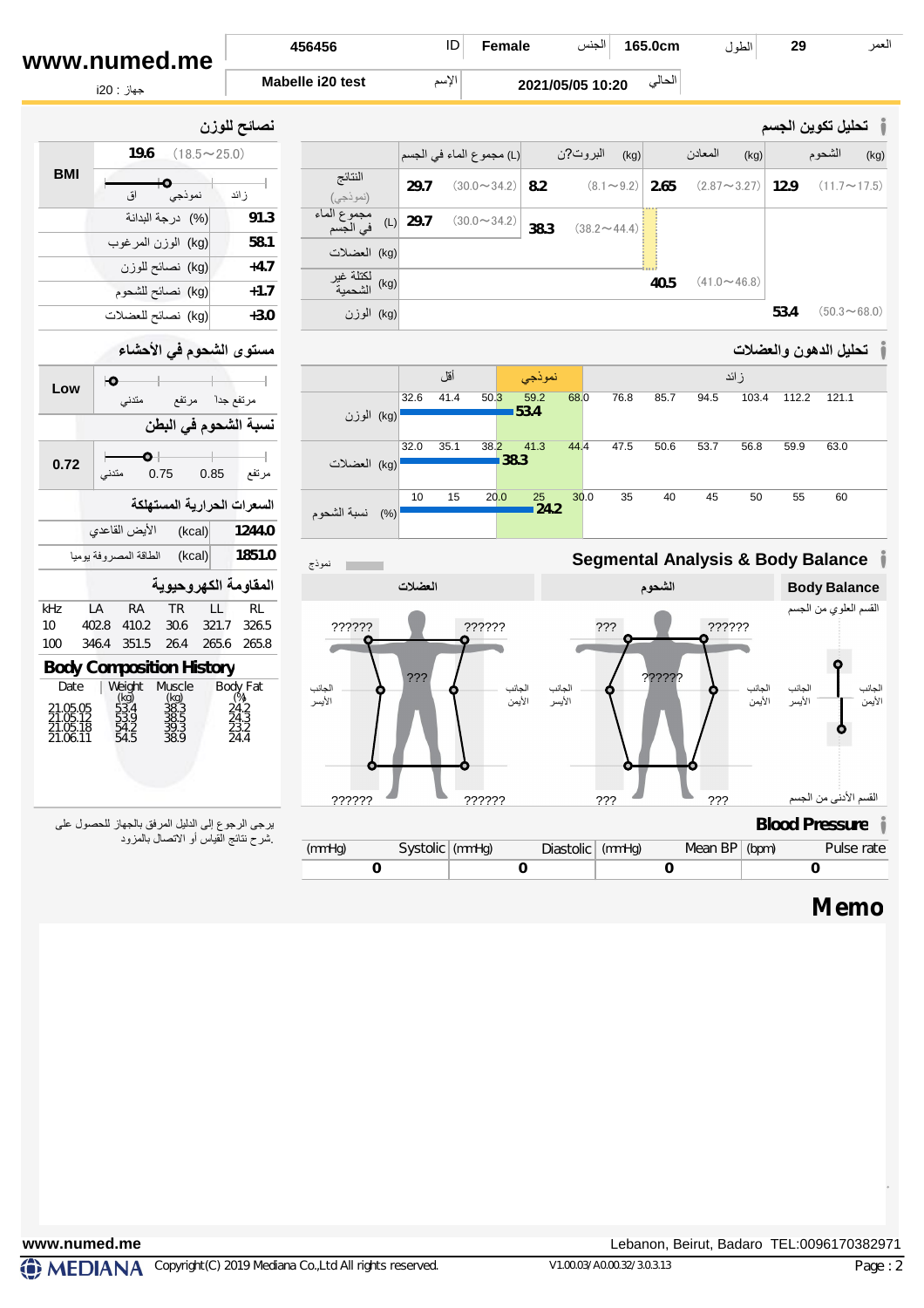# **Segmental Analysis**

**ID :** 456456 **Name :** Mabelle i20 test



### **www.numed.me**

Copyright(C) 2019 Mediana Co.,Ltd All rights reserved.

Lebanon, Beirut, Badaro TEL:0096170382971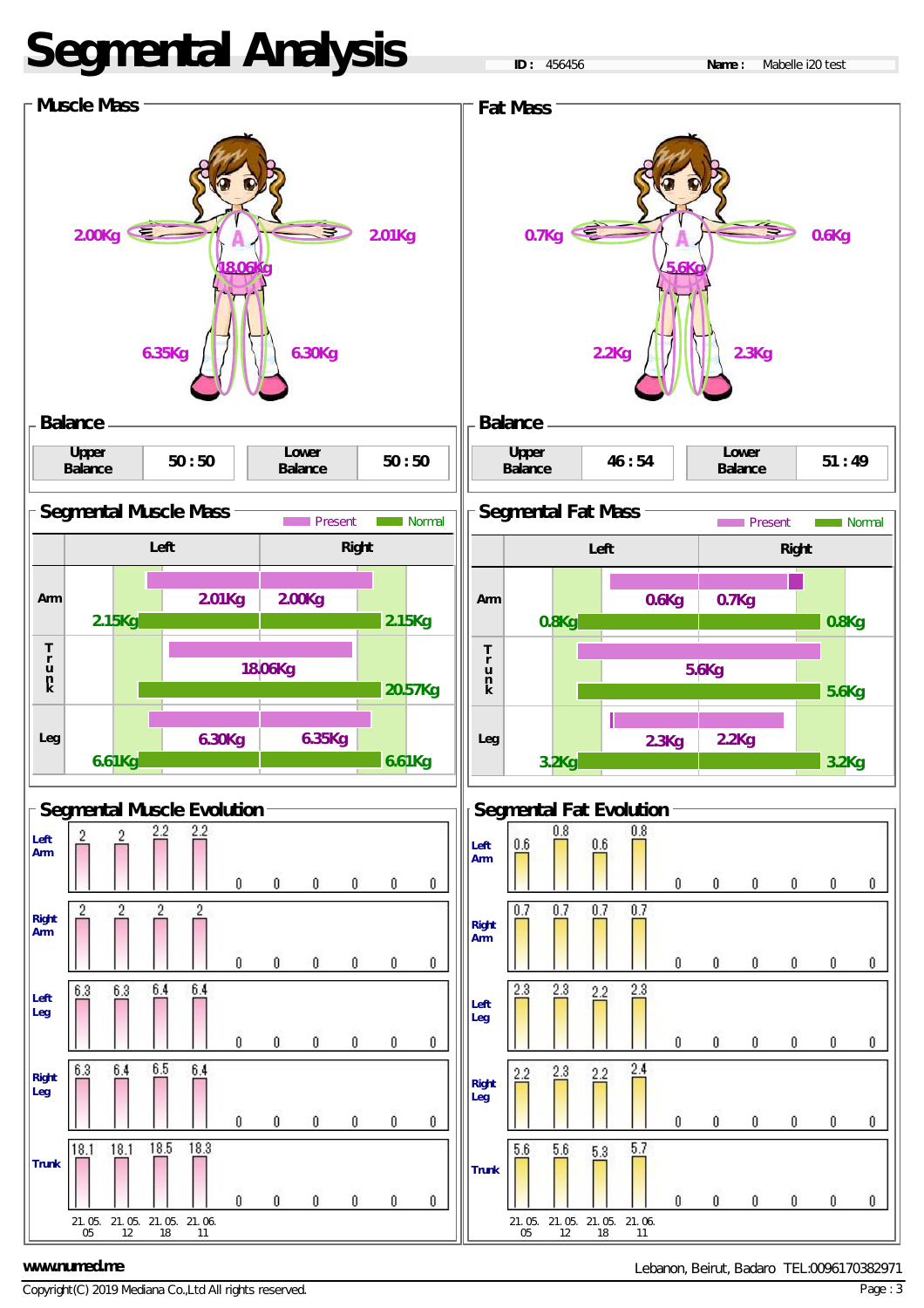# **Evolution**



### **www.numed.me**

Copyright(C) 2019 Mediana Co.,Ltd All rights reserved.

Lebanon, Beirut, Badaro TEL:0096170382971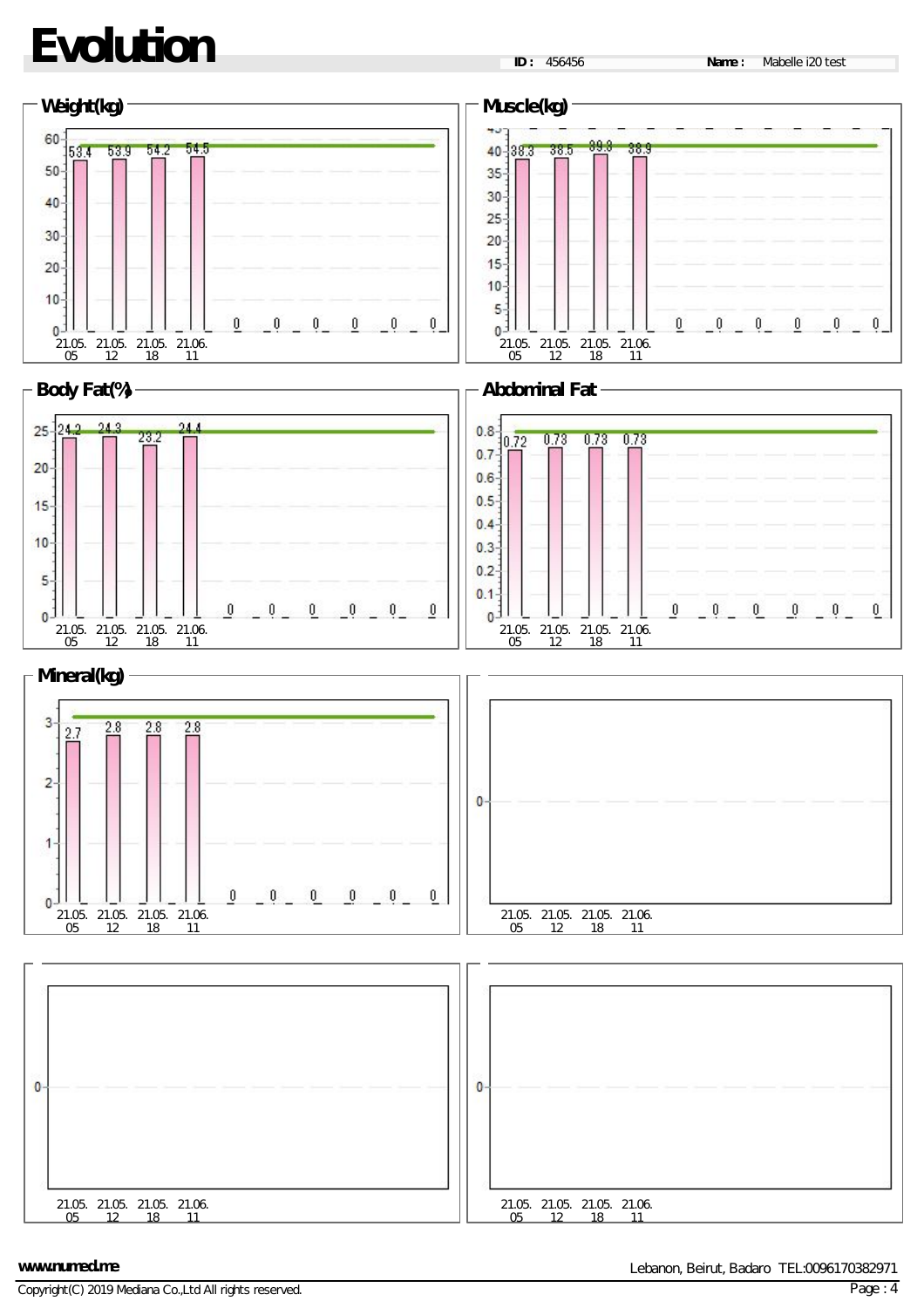# **Exercise Menu ID :** <sup>456456</sup> **Name:** Mabelle i20 test

### **Recommended Menu**

| Event                   | <b>Characteristic</b>                                                                                                      |
|-------------------------|----------------------------------------------------------------------------------------------------------------------------|
| Cycling                 | Cycling is good for muscular strength of the<br>lower body and cardiorespiratory endurance.                                |
| Walking                 | Walking is good for men and women of all ages<br>because it is low impact on ankles, knees and<br>other lower body joints. |
| Stepper                 | Stepper is good for hip and leg's muscular<br>strength.                                                                    |
| Tennis                  | Tennis is good for cardiorespiratory functional<br>capacity improvement by exercising the whole<br>body.                   |
| Pac Dec Fly             | Pac dec fly is good to improve chest muscle's<br>mass and definition.                                                      |
| Bent-over lateral raise | Bent-over lateral raise is good for shoulder and<br>arm's balance by exercising with dumbbells.                            |
| Leg extension           | Leg extension is simple articulatory exercise to<br>improve thigh muscle strength and volume.                              |

| <b>Sports Supplement Menu</b> |  |  |  |  |  |
|-------------------------------|--|--|--|--|--|
|                               |  |  |  |  |  |
|                               |  |  |  |  |  |
|                               |  |  |  |  |  |
|                               |  |  |  |  |  |
|                               |  |  |  |  |  |
|                               |  |  |  |  |  |
|                               |  |  |  |  |  |
|                               |  |  |  |  |  |
|                               |  |  |  |  |  |
|                               |  |  |  |  |  |
|                               |  |  |  |  |  |
|                               |  |  |  |  |  |
|                               |  |  |  |  |  |
|                               |  |  |  |  |  |
|                               |  |  |  |  |  |
|                               |  |  |  |  |  |
|                               |  |  |  |  |  |
|                               |  |  |  |  |  |
|                               |  |  |  |  |  |
|                               |  |  |  |  |  |

## - Aerobic Exercise Menu <del>- And Menu - And Menu</del> - Weight Training Menu -

| <b>NO</b>      | Event                         | Calori<br>es | Time | <b>Characteristic</b>                                                                                                          |
|----------------|-------------------------------|--------------|------|--------------------------------------------------------------------------------------------------------------------------------|
| 1              | Treadmill(Runnin<br>g)        | 0.289        | 10   | Treadmill is good for improving<br>the cardiorespiratory system,<br>burning calories and increasing<br>lower limbs strength.   |
| $\mathfrak{p}$ | Cycling (Training<br>Machine) | 0.127        | 10   | Cycling is good for muscular<br>strength of the lower body and<br>cardiorespiratory endurance.                                 |
| 3              | Stepper                       | 0.036        | 10   | Stepper is good for hip and leg's<br>muscular strength.                                                                        |
| 4              | Swimming                      | 0.156        | 10   | טוווווווווווע וטעט פו Lununuvc<br>most of body muscles as well as<br>burning energy without<br>stressing the articulations and |
| 5              | Tennis                        | 0.109        | 10   | hones<br>Tennis is good for<br>cardiorespiratory functional<br>capacity improvement by<br>exercising the whole body.           |
| 6              | Aerobic dance                 | 0.105        | 10   | Aerobic dance is good for<br>developing the cardiovascular<br>system.                                                          |
| 7              | Badminton                     | 0.097        | 10   | Badminton is good for maintain<br>health and improving overall<br>fitness by exercising the whole<br>body.                     |
| 8              | Jogging                       | 0.135        | 10   | Jogging is good for increasing<br>energy expenditure while<br>developing endurance.                                            |
| 9              | Walking                       | 0.08         | 10   | Walking is good for men and<br>women of all ages because it is<br>low impact of ankle, knee and<br>waist.                      |

| <b>Body</b><br>part | <b>Event</b>                    | <b>Calories</b> | <b>Time</b> |
|---------------------|---------------------------------|-----------------|-------------|
| Upper<br>Body       | Abs - Crunches                  | $\circ$         |             |
| Upper<br>Body       | Abs - Leg twist                 |                 |             |
| Upper<br>Body       | Biceps - Cable<br>curl          |                 |             |
| Whole<br>Body       | Dead lift                       |                 |             |
| Whole<br>Body       | Bridge exercise<br>for the core |                 |             |
| Lower<br>Body       | Leg press                       |                 |             |
| Lower<br>Body       | Leg curls                       |                 |             |
| Lower<br>Body       | Calf Raise                      |                 |             |
|                     |                                 |                 |             |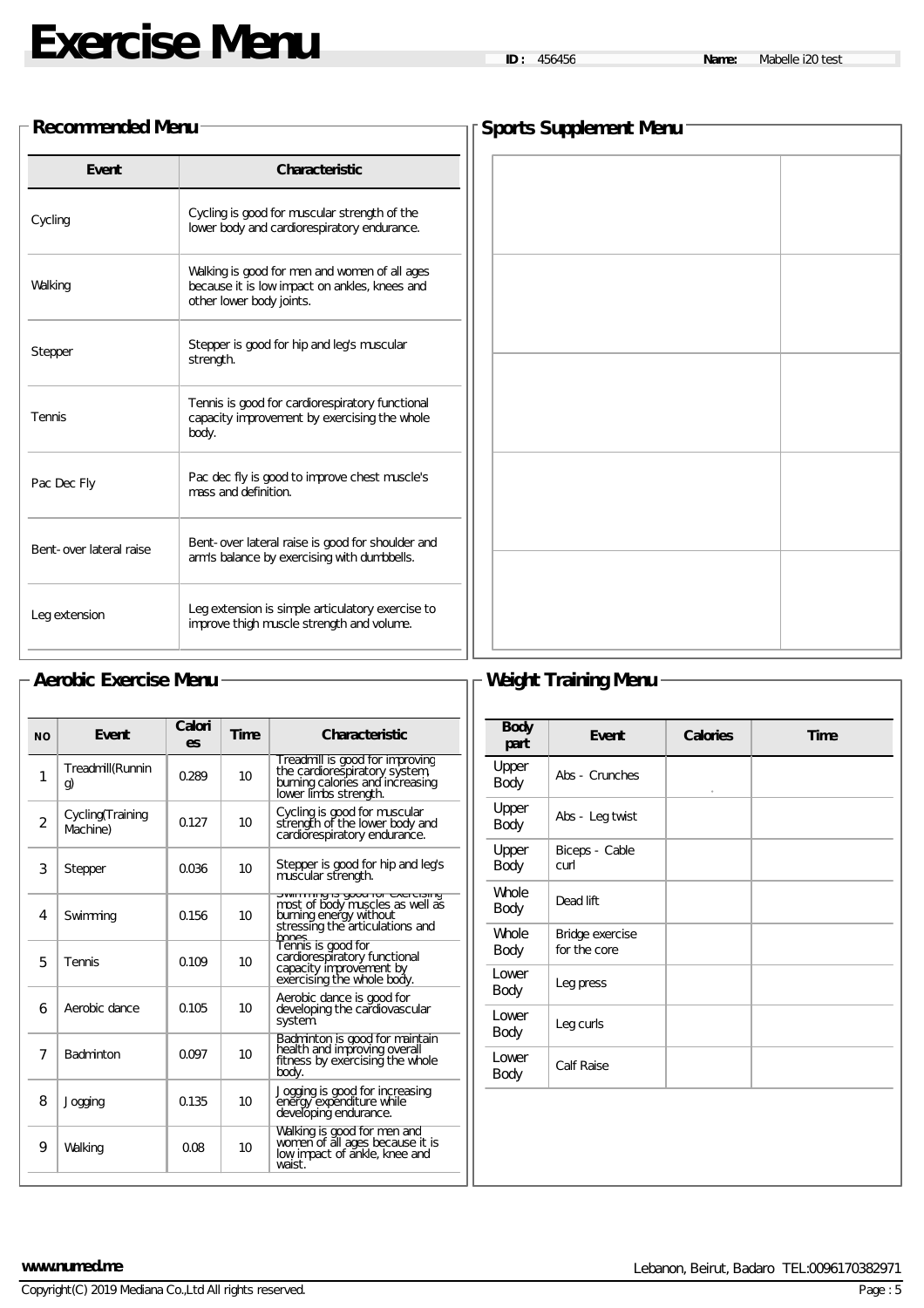# **Exercise Plan**

### **Exercise Goal**

| <b>Calorie consumption</b><br>Exercise Num. |              | week consumed calories       | 1 week fat burning<br>amount(g)  |  |
|---------------------------------------------|--------------|------------------------------|----------------------------------|--|
|                                             | 4 times/week | 1000kcal                     | 722g                             |  |
| 250kcal                                     |              | 4 weeks consumed<br>calories | 4 weeks fat burning<br>amount(g) |  |
|                                             |              | 4000kcal                     | 2887g                            |  |

## **Exercise Time(minutes) : Time to consume 250kcal at a time. Walking 5.6km/h** 70 **Walking 9km/h** 30 **Stepper** 37 **Cycling 10km/h** 70

| Cycling 19km/h          | 41 | Rope Skipping 80/m | 36 | Jogging 9km/h  | 35 | <b>Mountain climbing</b> | 37 |
|-------------------------|----|--------------------|----|----------------|----|--------------------------|----|
| <b>Trunk Raise</b>      | 47 | Golf               | 64 | <b>Tennis</b>  | 46 | <b>Shuttlecock</b>       | 64 |
| Swimming 18m/m          | 75 | Swimming 46m/m     | 33 | <b>Aerobic</b> | 39 | Rowing                   | 35 |
| <b>Circuit training</b> | 47 |                    |    |                |    |                          |    |

## **Simulation**  $\overline{\phantom{a}}$ **90Kg 80Kg 70Kg 60Kg 50Kg 40Kg 30Kg 20Kg 10Kg Weeks** 1W 2W 3W 4W 5W 10W 15W 20W 25W 30W 40W 50W 60W 70W 80W Weight 52.7 52 51.2 50.5

## **Weight Control**

| <b>Classification</b>           | Weight  |  | <b>Fat Mass</b>                   | <b>Body Fat Percentage</b> | <b>Target Fat Control</b> |  |
|---------------------------------|---------|--|-----------------------------------|----------------------------|---------------------------|--|
| <b>Current</b>                  | 53.4 Kg |  | 12.9 Kg                           | 24.2%                      | -6.4 Kg                   |  |
| 50.0 Kg<br><b>Target</b>        |         |  | $6.5$ Kg                          | 13.0 %                     |                           |  |
| <b>Total Energy Expenditure</b> |         |  | <b>Recommended Calorie Intake</b> | <b>Calorie consumption</b> | <b>Weight Target Time</b> |  |
| 1851 Kcal                       |         |  | 1200 Kcal                         | 250Kcal                    | <b>About 4week</b>        |  |

30-minute per day of jogging for about 250days is recommended.

Take appropriate exercise and food intake to maintain the balance of fat and muscle.